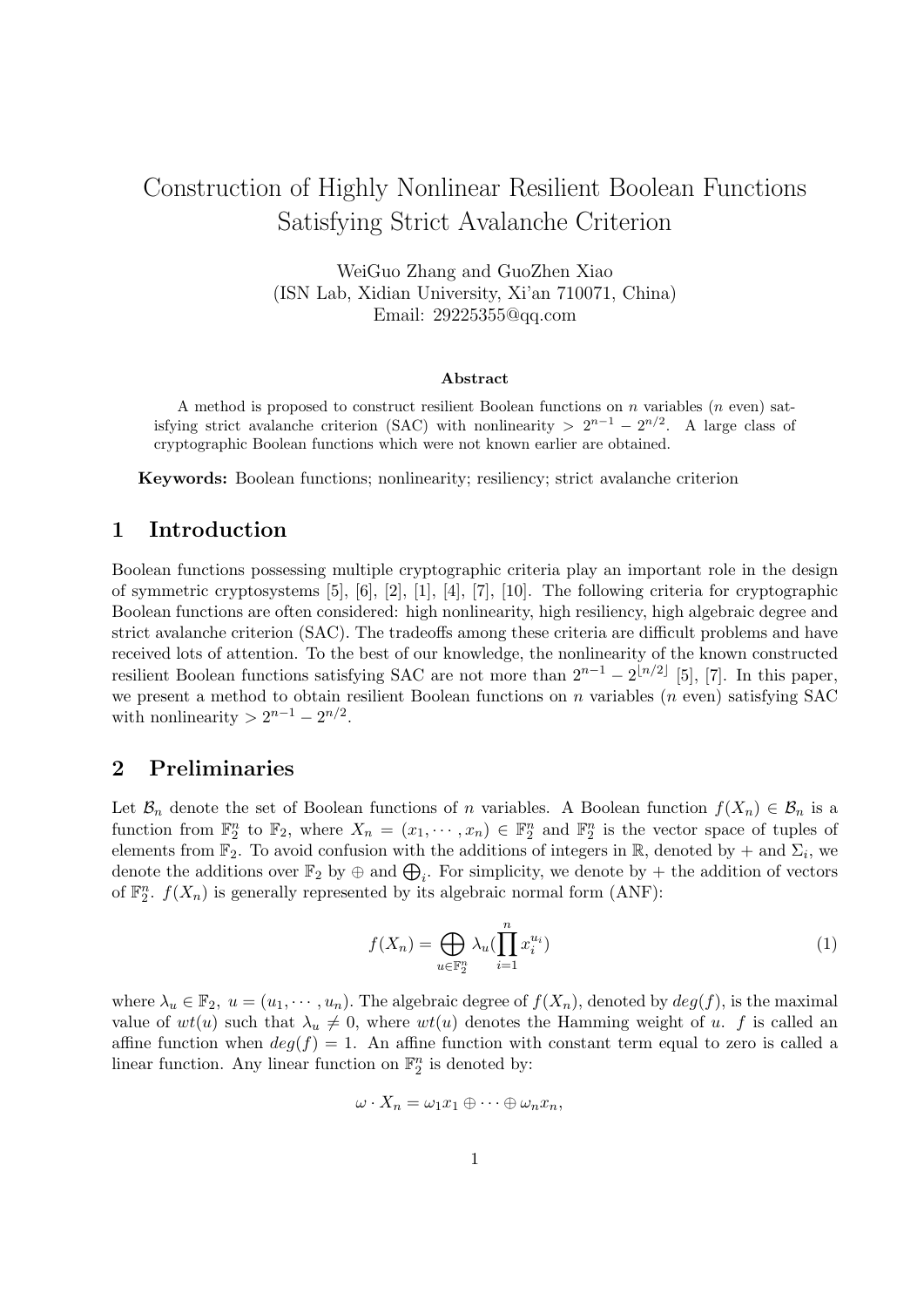where  $\omega = (\omega_1, \dots, \omega_n)$ ,  $X_n = (x_1, \dots, x_n) \in \mathbb{F}_2^n$ . The Walsh spectrum of  $f \in \mathcal{B}_n$  in point  $\omega$  is denoted by  $W_f(\omega)$  and calculated by

$$
W_f(\omega) = \sum_{X_n \in \mathbb{F}_2^n} (-1)^{f(X_n) \oplus \omega \cdot X_n}.
$$
 (2)

 $f \in \mathcal{B}_n$  is said to be balanced if its output column in the truth table contains equal number of 0's and 1's (i.e.  $W_f(0) = 0$ ). In [9], a spectral characterization of resilient functions has been presented.

**Lemma:** A n-variable Boolean function is  $m$ -resilient if and only if its Walsh transform satisfies

$$
W_f(\omega) = 0, \text{ for } 0 \le wt(\omega) \le m, \omega \in \mathbb{F}_2^n. \tag{3}
$$

In term of Walsh spectra, the nonlinearity of  $f \in \mathcal{B}_n$  is given by [3]

$$
N_f = 2^{n-1} - \frac{1}{2} \cdot \max_{\omega \in \mathbb{F}_2^n} |W_f(\omega)|.
$$
 (4)

The autocorrelation function of  $f \in \mathcal{B}_n$  is defined by

$$
C_f(\alpha) = \sum_{X_n \in \mathbb{F}_2^n} (-1)^{f(X_n) \oplus f(X_n + \alpha)} \tag{5}
$$

The SAC was introduced by Webster and Tavares [8]. f satisfies SAC if

$$
C_f(\alpha) = 0, \quad \text{for } wt(\alpha) = 1. \tag{6}
$$

### 3 Construction

**Construction:** Let  $n \geq 10$  be even, and let m be a nonnegative integers such that there exists an integer k with

$$
k = \min_{m < s < n/2 - 1} \{ s \mid 2^{n/2 - s} \cdot \sum_{i=0}^{m} \binom{n/2}{i} \le \sum_{j=m+1}^{s-m+1} \binom{s}{j} \}. \tag{7}
$$

Let  $T = \{c \in \mathbb{F}_2^k \mid m < wt(c) < n/2 - m\}$ . For any  $b \in \mathbb{F}_2^{n/2}$  with  $0 \leq wt(b) \leq m$ , let  $\psi_b$ :  $\mathbb{F}_2^{n/2-k}$  $2^{n/2-k} \mapsto \mathbb{F}_2^k$  be an injective mapping such that

- $T_b = \{ \psi_b(x') \mid x' \in \mathbb{F}_2^{n/2-k} \}$  $\binom{n}{2-k} \subset T$  for any  $x' \in \mathbb{F}_2^{n/2-k}$  $\frac{n}{2}^{2-\kappa};$
- $\alpha' \in T_b$  if and only if  $\overline{\alpha'} \in T_b$ , where  $\overline{\alpha'} = \alpha + (11 \cdots 1);$
- If  $b' \neq b$ , then  $T_b \bigcap$  $T_{b'} = \emptyset.$

Let  $S = \{b \in \mathbb{F}_2^{n/2} \}$  $\binom{n}{2}$  |  $m < wt(b) < n/2 - m$ }, and  $\phi : S \mapsto S$  be a bijective mapping satisfying

$$
\phi(\overline{b}) = \overline{\phi(b)}, \quad \text{for } wt(b) = m+1.
$$
\n(8)

Then for  $x, y \in \mathbb{F}_2^{n/2}$  $x_2^{n/2}$ , and  $x = (x', x'') \in \mathbb{F}_2^{n/2-k} \times \mathbb{F}_2^k$  construct the function

$$
f(y,x) = \bigoplus_{b \in \mathbb{F}_2^{n/2}} y^b \cdot g_b(x) \tag{9}
$$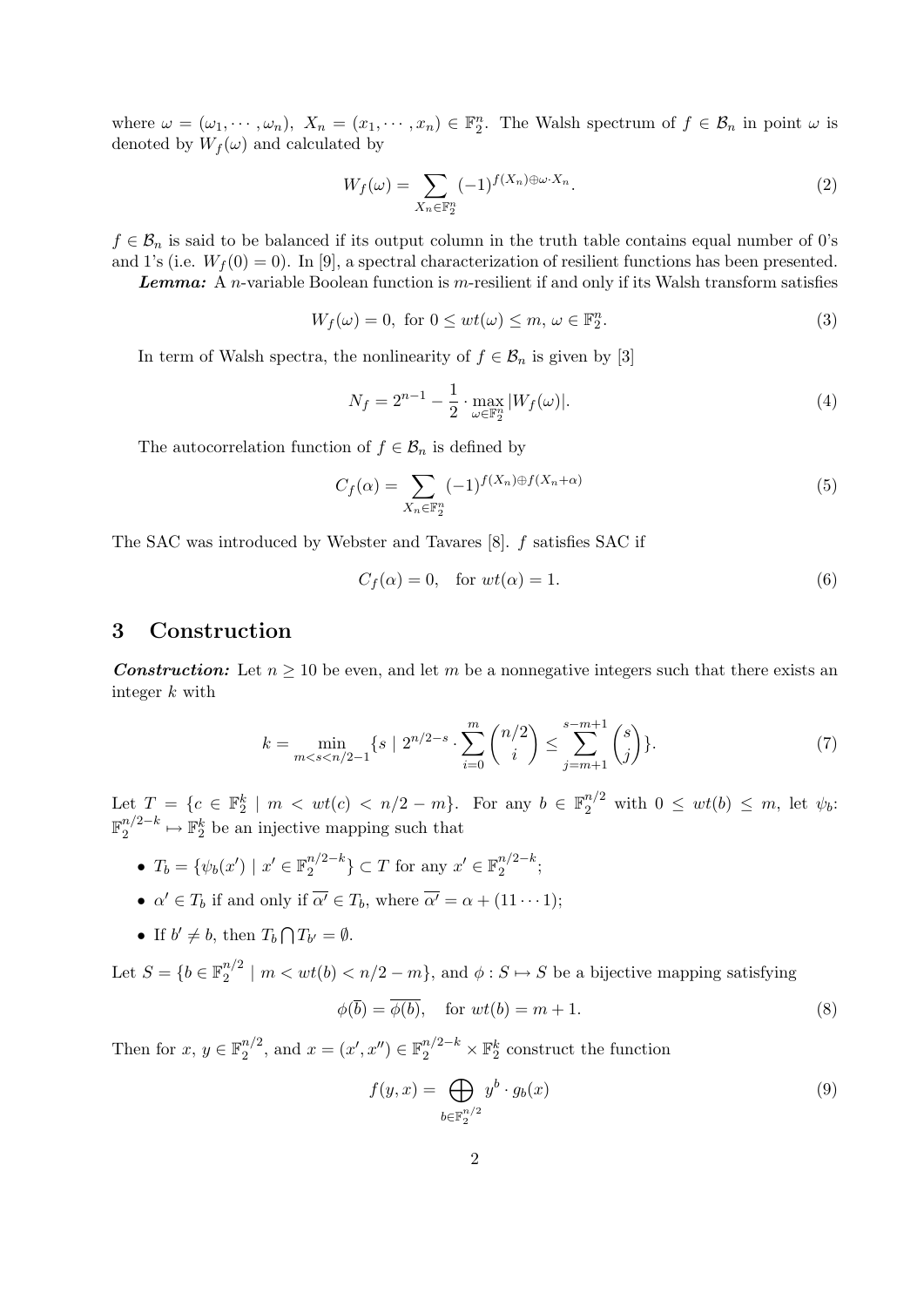where

$$
g_b(x) = \begin{cases} \psi_b(x') \cdot x'', & 0 \le wt(b) \le m \\ \phi(b) \cdot x, & m < wt(b) < n/2 - m \\ \psi_{\overline{b}}(x') \cdot x'' \oplus \bigoplus_{i=1}^{n/2} x_i \oplus 1, & n/2 - m \le wt(b) \le n/2. \end{cases}
$$
(10)

**Theorem:** Let  $f \in \mathbb{F}_2^n$  be given by the Construction. Then f the following statements holds:

- $f$  is m-resilient;
- $N_f = 2^{n-1} 2^{n/2-1} 2^k;$
- $\bullet$   $f$  satisfies the SAC.

**Proof:** Let 
$$
\alpha \in \mathbb{F}_2^{n/2}
$$
 where  $\alpha' \in \mathbb{F}_2^{n/2-k}$  and  $\alpha'' \in \mathbb{F}_2^k$ . Let  
\n
$$
\Gamma_1 = \{g_b \mid b \in \mathbb{F}_2^{n/2}, m < wt(b) < n/2 - m\}.
$$

For any  $g_b \in \Gamma_1$ , we have

$$
W_{g_b}(\alpha) = \sum_{x \in \mathbb{F}_2^{n/2}} (-1)^{\phi(b) \cdot x \oplus \alpha \cdot x} \tag{11}
$$

$$
= \begin{cases} 2^n, & \alpha = \phi(b) \\ 0, & \text{otherwise.} \end{cases}
$$
 (12)

Let

$$
\Gamma_2 = \{ g_b \mid b \in \mathbb{F}_2^{n/2}, 0 \le wt(b) \le m \}.
$$

For any  $g_b \in \Gamma_2$ , we have

$$
W_{g_b}(\alpha) = \sum_{x \in \mathbb{F}_2^{n/2}} (-1)^{\psi_b(x') \cdot x'' \oplus \alpha' \cdot x' \oplus \alpha'' \cdot x''}
$$
\n(13)

$$
= \sum_{x' \in \mathbb{F}_2^{n/2-k}} (-1)^{\alpha' \cdot x'} \sum_{x'' \in \mathbb{F}_2^k} (-1)^{(\psi_b(x') + \alpha'') \cdot x''}
$$
(14)

$$
= \begin{cases} \pm 2^k, & \alpha'' \in T_b \\ 0, & \text{otherwise.} \end{cases}
$$
 (15)

Let

$$
\Gamma_3 = \{ g_b \mid b \in \mathbb{F}_2^{n/2}, n/2 - m \le wt(b) \le n/2 \}.
$$

For any  $g_b \in \Gamma_3$ , we have

$$
W_{g_b}(\alpha) = \begin{cases} \pm 2^k, & \alpha'' \in T_{\overline{b}} \\ 0, & \text{otherwise.} \end{cases}
$$
 (16)

For  $\alpha, \beta \in \mathbb{F}_2^{n/2}$  $\mathbb{R}_2^{n/2}$ , and  $\alpha = (\alpha', \alpha'') \in \mathbb{F}_2^{n/2-k} \times \mathbb{F}_2^k$ , we have

$$
W_f(\beta, \alpha) = \sum_{(y,x) \in \mathbb{F}_2^n} (-1)^{f(y,x) \oplus (\beta, \alpha) \cdot (y,x)} \tag{17}
$$

$$
= \sum_{b \in \mathbb{F}_2^{n/2}} (-1)^{\beta \cdot b} \sum_{x \in \mathbb{F}_2^{n/2}} (-1)^{g_b(x) \oplus \alpha \cdot x} \tag{18}
$$

$$
= \sum_{b \in \mathbb{F}_2^{n/2}} (-1)^{\beta \cdot b} W_{g_b}(\alpha) \tag{19}
$$

$$
= U_1 + U_2 + U_3 \tag{20}
$$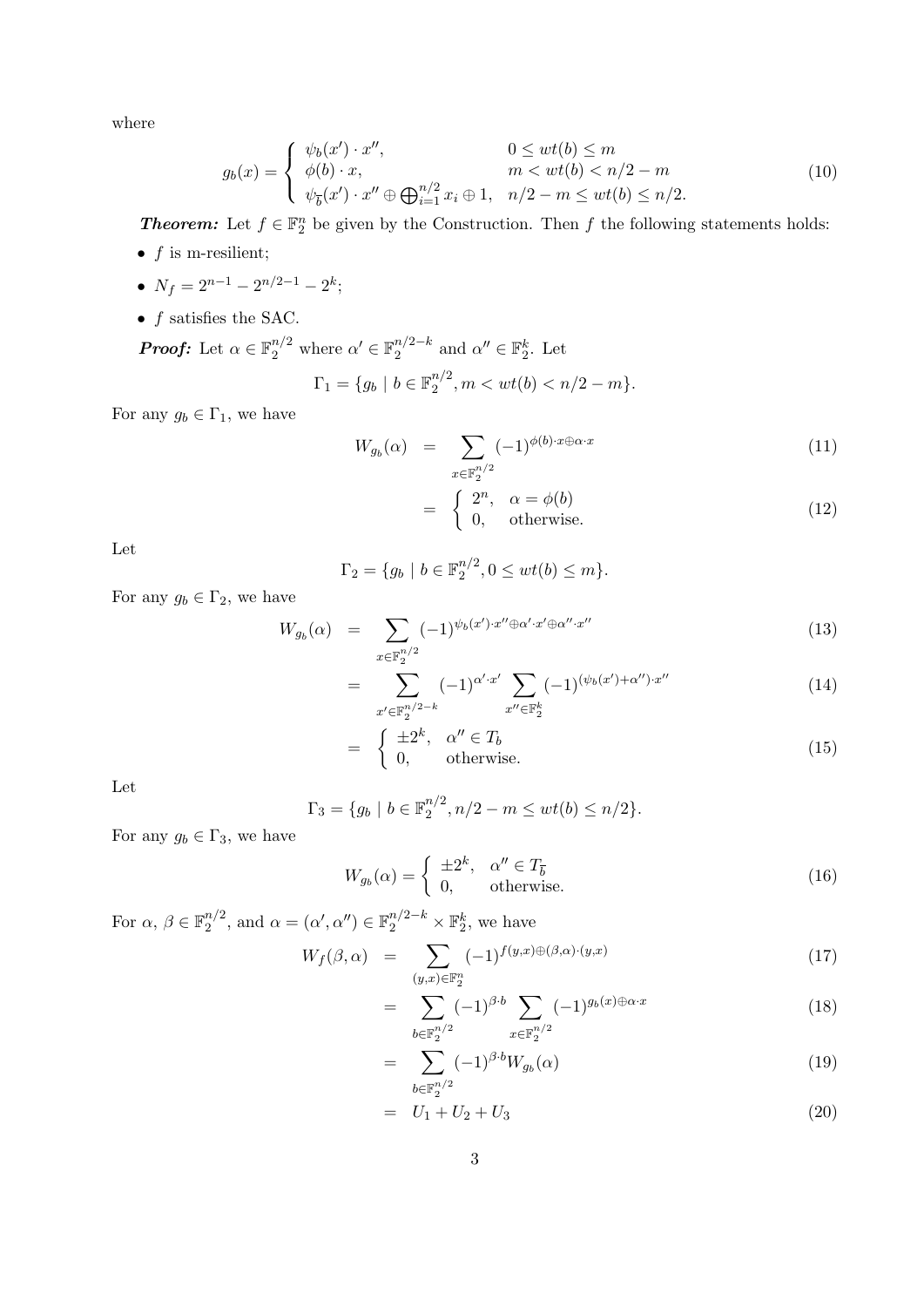where

$$
U_i = \sum_{g_b \in \Gamma_i} (-1)^{\beta \cdot b} W_{g_b}(\alpha), \quad i = 1, 2, 3. \tag{21}
$$

Obviously,  $\Gamma_1$ ,  $\Gamma_2$  and  $\Gamma_3$  are sets of disjoint spectra functions. So we have  $U_1 \in \{0, \pm 2^{n/2}\}\,$  $U_2 \in \{0, \pm 2^k\}$ , and  $U_3 \in \{0, \pm 2^k\}$ . Thus,

$$
\max_{(\beta,\alpha)\in\mathbb{F}_2^n} |W_f(\beta,\alpha)| = 2^{n/2} + 2^{k+1}.
$$
 (22)

From (4),  $N_f = 2^{n-1} - 2^{n/2-1} - 2^k$ .

Thanks to the Lemma, for any  $b \in \mathbb{F}_2^{n/2}$  $2^{n/2}$ ,  $g_b(x)$  is an *m*-resilient Boolean function. Then  $f(y, x)$ is an m-resilient function.

Next we prove that  $f$  satisfies SAC.

$$
C_f(\beta, \alpha) = \sum_{(y,x) \in \mathbb{F}_2^n} (-1)^{f(y,x) \oplus f(y+\beta, x+\alpha)} \tag{23}
$$

$$
= \sum_{\substack{(y,x)\in\mathbb{F}_2^n\\(y,x)\in\mathbb{F}_2^n}} (-1)^{\bigoplus_b y^b \cdot g_b(x)\oplus \bigoplus_b (y+\beta)^b \cdot g_b(x+\alpha)} \tag{24}
$$

When  $wt(\beta, \alpha) = 1$ , to obtain  $C_f(\beta, \alpha)$ , there exist two cases to be considered: Case 1:  $wt(\beta) = 0$  and  $wt(\alpha) = 1$ . We have

$$
C_f(\beta, \alpha) = \sum_{(y,x) \in \mathbb{F}_2^n} (-1)^{\bigoplus_b y^b(g_b(x) \oplus g_b(x+\alpha))} \tag{25}
$$

$$
= \sum_{b \in \mathbb{F}_2^{n/2}} \sum_{x \in \mathbb{F}_2^{n/2}} (-1)^{g_b(x) \oplus g_b(x+\alpha)} \tag{26}
$$

$$
= 2^{n/2} \sum_{b \in S} (-1)^{\phi(b)\cdot\alpha} + \sum_{b \in \mathbb{F}_2^{n/2} \setminus S} C_{g_b}(\alpha) \tag{27}
$$

Note that

$$
\sum_{b \in S} (-1)^{\phi(b)\cdot \alpha} = 0 \tag{28}
$$

and for any  $b \in \mathbb{F}_2^{n/2}$  $\frac{n/2}{2} \setminus S$ 

$$
C_{g_b}(\alpha) = 0 \tag{29}
$$

 $(31)$ 

We have  $C_f(\beta, \alpha) = 0$ .

Case 2:  $wt(\beta) = 1$  and  $wt(\alpha) = 0$ . In this case,

$$
C_f(\beta, \alpha) = \sum_{b \in \mathbb{F}_2^{n/2}} \sum_{x \in \mathbb{F}_2^{n/2}} (-1)^{g_b(x) \oplus g_{b+\beta}(x)}.
$$
 (30)

1) Let 
$$
E_1 = \{b \in \mathbb{F}_2^{n/2} | 0 \le wt(b) \le m, 0 \le wt(b + \beta) \le m\}
$$
. When  $b \in E_1$ , we have  

$$
g_b(x) \oplus g_{b+\beta}(x) = (\psi_b(x') + \psi_{b+\beta}(x')) \cdot x''
$$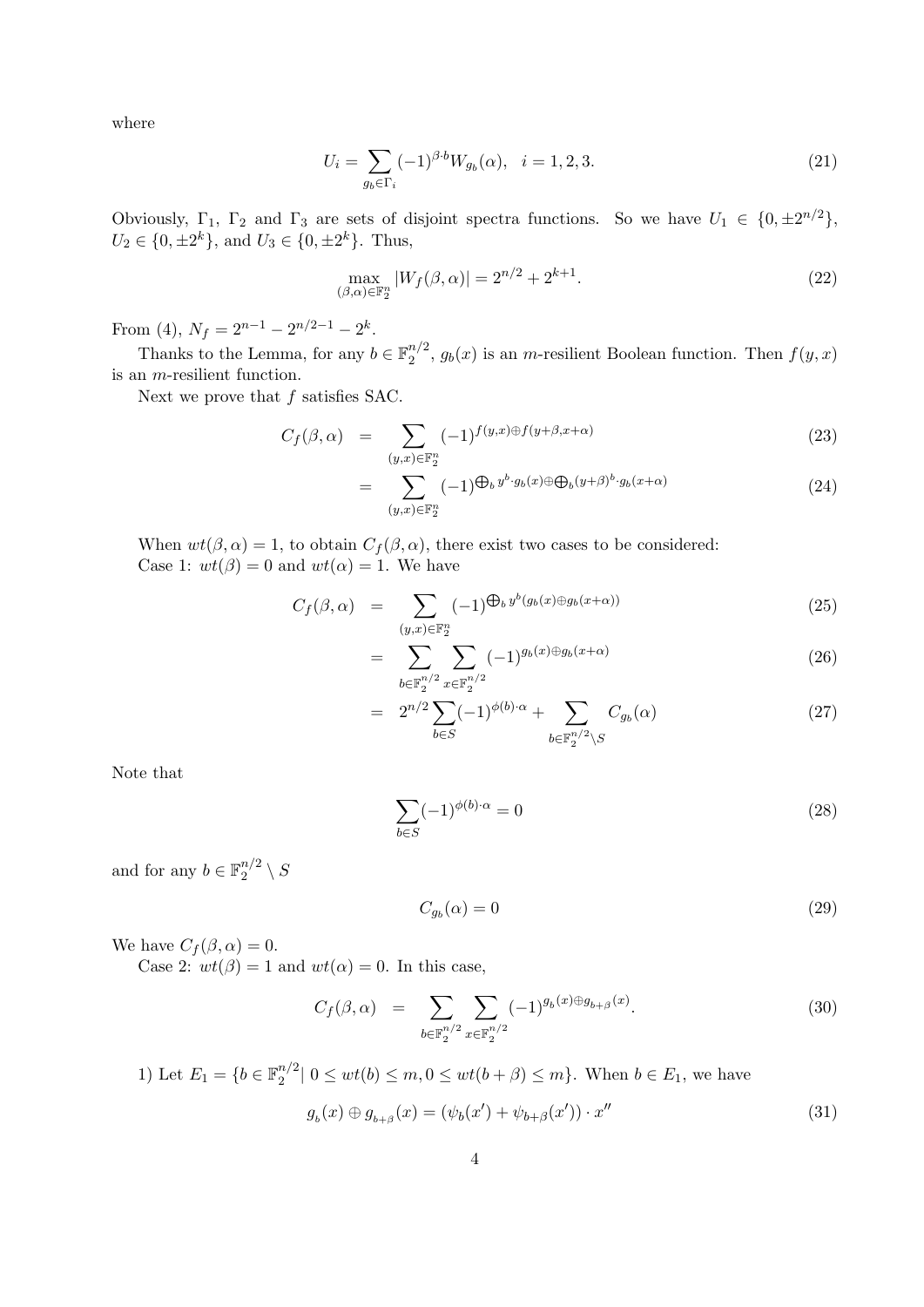Since  $T_b$  $\overline{a}$  $T_{b+\beta} = \emptyset$ , for any  $x' \in \mathbb{F}_2^{n/2-k}$  $2^{n/2-k}$ ,  $\psi_b(x') + \psi_{b+\beta}(x') \neq \mathbf{0}$  Thus,  $g_b(x) \oplus g_{b+\beta}(x)$  is a balanced function. So we have

$$
\sum_{b \in E_1} \sum_{x \in \mathbb{F}_2^{n/2}} (-1)^{g_b(x) \oplus g_{b+\beta}(x)} = 0
$$
\n(32)

2) Let  $E_2 = \{b \in \mathbb{F}_2^{n/2} \}$  $\binom{n}{2}$  |  $m < wt(b) < n/2 - m, m < wt(b + \beta) < n/2 - m$ }. When  $b \in E_2$ , we have

$$
g_b(x) \oplus g_{b+\beta}(x) = (\phi(b) + \phi(b+\beta)) \cdot x \tag{33}
$$

Since  $\phi$  is an injective mapping,  $\phi(b) + \phi(b + \beta) \neq 0$ . Thus,  $g_b(x) \oplus g_{b+\beta}(x)$  is a balanced linear function. So

$$
\sum_{b \in E_2} \sum_{x \in \mathbb{F}_2^{n/2}} (-1)^{g_b(x) \oplus g_{b+\beta}(x)} = 0.
$$
\n(34)

3) Let  $E_3 = \{b \in \mathbb{F}_2^{n/2} \}$  $\binom{n/2}{2}$  wt(b) = m, wt(b +  $\beta$ ) = m + 1} and  $\binom{E_3'}{E_3'} = \{b \in \mathbb{F}_2^{n/2}\}$  $\int_2^{n/2}$   $wt(b)$  =  $n/2 - m, wt(b + \beta) = n/2 - m - 1$ . Obviously,  $b \in E_3$  if and only if  $\overline{b} \in E'_3$ . For any  $\overline{b} \in E'_3$ , we have

$$
g_{\overline{b}}(x) = \psi_b(x') \cdot x'' \oplus \bigoplus_{i=1}^{n/2} x_i \oplus 1
$$
\n(35)

and

$$
g_{\overline{b}+\beta}(x) = \phi(\overline{b}+\beta) \cdot x \stackrel{(8)}{=} \overline{\phi(b+\beta)} = \phi(b+\beta) \oplus \bigoplus_{i=1}^{n/2} x_i
$$
\n(36)

So

$$
g_{\bar{b}}(x) + g_{\bar{b}+\beta}(x) = g_b(x) + g_{b+\beta}(x) \oplus 1
$$
\n(37)

i.e.

$$
\sum_{x \in \mathbb{F}_2^{n/2}} (-1)^{g_b(x) \oplus g_{b+\beta}(x)} + \sum_{x \in \mathbb{F}_2^{n/2}} (-1)^{g_{\overline{b}}(x) + g_{\overline{b}+\beta}(x)} = 0
$$
\n(38)

Thus

$$
\sum_{b \in E_3 \cup E'_3} \sum_{x \in \mathbb{F}_2^{n/2}} (-1)^{g_b(x) \oplus g_{b+\beta}(x)} = 0.
$$
 (39)

4) Let  $E_4 = \{b \in \mathbb{F}_2^{n/2} \}$  $\binom{n/2}{2}$   $wt(b) = m + 1, wt(b + \beta) = m$  and  $E'_4 = \{b \in \mathbb{F}_2^{n/2}\}$  $2^{n/2}$   $wt(b) =$  $n/2 - m - 1, wt(b + \beta) = n/2 - m$ . Similar to the derivation in 3), we have

$$
\sum_{b \in E_4 \cup E_4'} \sum_{x \in \mathbb{F}_2^{n/2}} (-1)^{g_b(x) \oplus g_{b+\beta}(x)} = 0.
$$
\n(40)

Note that  $E_1 \cup E_2 \cup E_3 \cup E'_3 \cup E_4 \cup E'_4 = \mathbb{F}_2^{n/2}$  $\frac{n}{2}$ , we have

$$
C_f(\beta, \alpha) = \sum_{b \in \mathbb{F}_2^{n/2}} \sum_{x \in \mathbb{F}_2^{n/2}} (-1)^{g_b(x) \oplus g_{b+\beta}(x)} = 0, \text{ for } wt(\beta, \alpha) = 1.
$$
 (41)

Hence, f satisfies SAC.  $\square$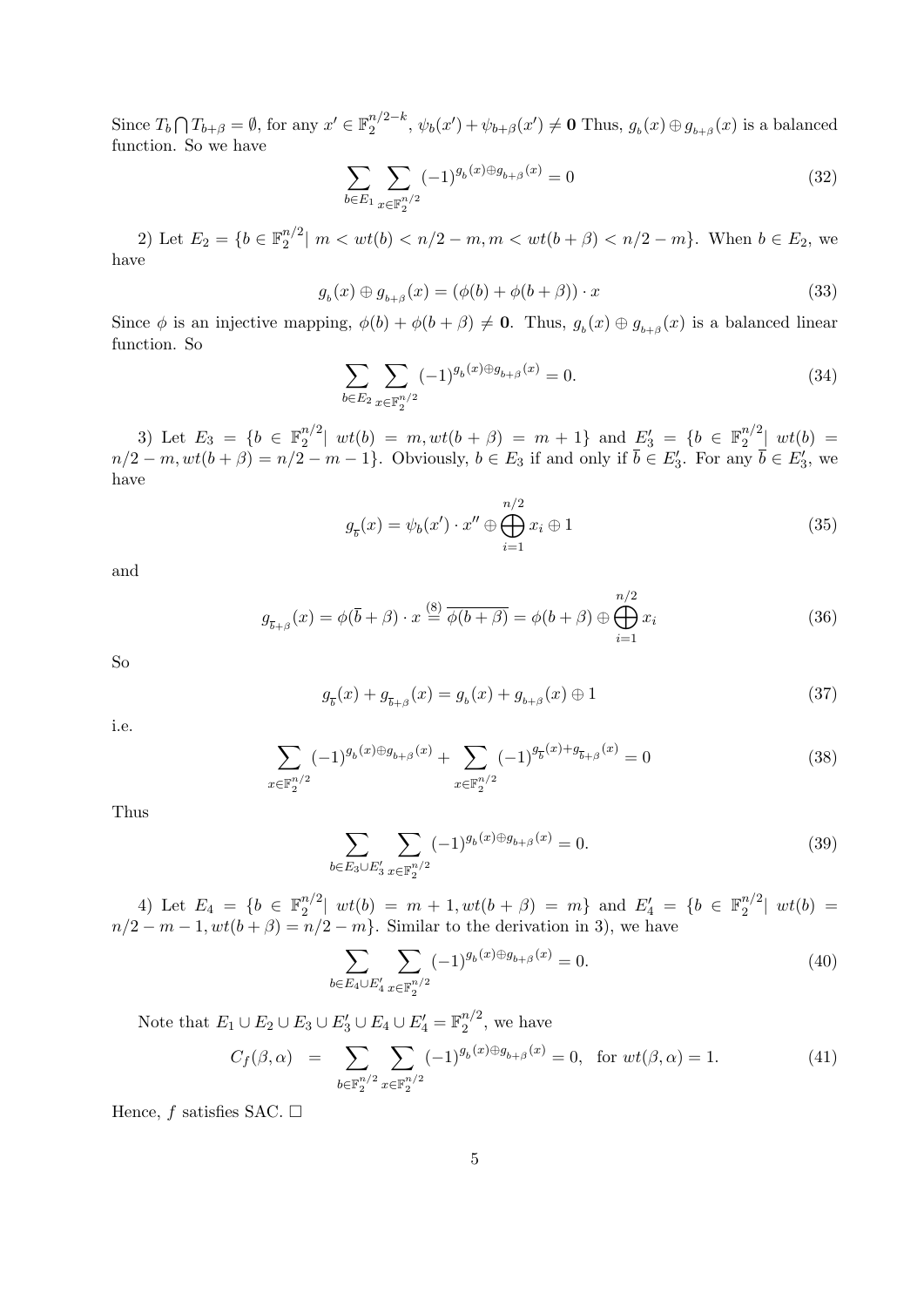|                  | $m=1$ |    |                |    |    |    |    |    |          |    |    |    |    |    |    |    |    |    |
|------------------|-------|----|----------------|----|----|----|----|----|----------|----|----|----|----|----|----|----|----|----|
| $\it{n}$         | 16    | 18 | 20             | 22 | 24 | 26 | 28 | 30 | 32       | 34 | 36 | 38 | 40 | 42 | 44 | 46 | 48 | 50 |
| $\boldsymbol{k}$ | 6     | 7  | $\overline{7}$ | 8  | 8  | 9  | 9  | 10 | 11       | 11 | 12 | 12 | 13 | 13 | 14 | 14 | 15 | 15 |
|                  | $m=2$ |    |                |    |    |    |    |    |          |    |    |    |    |    |    |    |    |    |
| $\, n \,$        | 22    | 24 | 26             | 28 | 30 | 32 | 34 | 36 | 38       | 40 | 44 | 46 | 48 | 50 | 52 | 54 | 56 | 58 |
| $\boldsymbol{k}$ | 9     | 10 | 10             | 11 | 12 | 12 | 13 | 13 | 14       | 14 | 15 | 16 | 17 | 17 | 18 | 18 | 19 | 19 |
|                  | $m=3$ |    |                |    |    |    |    |    |          |    |    |    |    |    |    |    |    |    |
| $\it{n}$         | 26    | 28 | 30             | 32 | 34 | 36 | 38 | 40 | 42       | 44 | 46 | 48 | 50 | 52 | 54 | 56 | 58 | 60 |
| $\boldsymbol{k}$ | 11    | 12 | 13             | 13 | 14 | 15 | 15 | 16 | 16       | 17 | 18 | 18 | 19 | 19 | 20 | 20 | 21 | 22 |
|                  | $m=4$ |    |                |    |    |    |    |    |          |    |    |    |    |    |    |    |    |    |
| $\, n \,$        | 32    | 34 | 36             | 38 | 40 | 42 | 44 | 48 | 50       | 52 | 54 | 56 | 58 | 60 | 62 | 64 | 66 | 68 |
| $\boldsymbol{k}$ | 14    | 15 | 16             | 16 | 17 | 17 | 18 | 19 | 20       | 21 | 21 | 22 | 22 | 23 | 24 | 24 | 25 | 25 |
|                  | $m=5$ |    |                |    |    |    |    |    |          |    |    |    |    |    |    |    |    |    |
| $\it n$          | 36    | 38 | 40             | 42 | 44 | 46 | 48 | 50 | 52       | 54 | 56 | 58 | 60 | 62 | 64 | 66 | 68 | 70 |
| $\boldsymbol{k}$ | 16    | 17 | 18             | 18 | 19 | 20 | 20 | 21 | 22       | 22 | 23 | 24 | 24 | 25 | 25 | 26 | 27 | 27 |
|                  | $m=6$ |    |                |    |    |    |    |    |          |    |    |    |    |    |    |    |    |    |
| $\it{n}$         | 42    | 44 | 46             | 48 | 50 | 52 | 54 | 56 | 58       | 60 | 62 | 64 | 66 | 68 | 70 | 72 | 74 | 76 |
| $\boldsymbol{k}$ | 19    | 20 | 21             | 21 | 22 | 23 | 23 | 24 | 25       | 25 | 26 | 27 | 27 | 28 | 28 | 29 | 30 | 30 |
|                  |       |    |                |    |    |    |    |    | $m=7$    |    |    |    |    |    |    |    |    |    |
| $\it{n}$         | 46    | 48 | 50             | 52 | 54 | 56 | 58 | 60 | 62       | 64 | 66 | 70 | 72 | 74 | 76 | 78 | 80 | 82 |
| $\boldsymbol{k}$ | 21    | 22 | 23             | 24 | 24 | 25 | 26 | 26 | 27       | 28 | 28 | 30 | 30 | 31 | 31 | 32 | 33 | 33 |
|                  |       |    |                |    |    |    |    |    | $m=8$    |    |    |    |    |    |    |    |    |    |
| $\, n \,$        | 52    | 54 | 56             | 58 | 60 | 62 | 64 | 66 | 68       | 70 | 72 | 74 | 76 | 78 | 80 | 82 | 84 | 86 |
| $\boldsymbol{k}$ | 24    | 23 | 26             | 26 | 27 | 28 | 28 | 29 | 30       | 30 | 31 | 32 | 32 | 33 | 34 | 34 | 35 | 36 |
|                  |       |    |                |    |    |    |    |    | $m=9\,$  |    |    |    |    |    |    |    |    |    |
| $\boldsymbol{n}$ | 56    | 58 | 60             | 62 | 64 | 66 | 68 | 70 | 72       | 74 | 76 | 78 | 80 | 82 | 84 | 86 | 88 | 90 |
| $\boldsymbol{k}$ | 26    | 27 | 28             | 29 | 29 | 30 | 31 | 31 | 32       | 33 | 33 | 34 | 35 | 35 | 36 | 37 | 37 | 38 |
|                  |       |    |                |    |    |    |    |    | $m=10\,$ |    |    |    |    |    |    |    |    |    |
| $\it n$          | 60    | 62 | 64             | 66 | 68 | 70 | 72 | 74 | 76       | 78 | 80 | 82 | 84 | 86 | 88 | 90 | 92 | 94 |
| $\boldsymbol{k}$ | 28    | 29 | 30             | 31 | 31 | 32 | 33 | 34 | 34       | 35 | 36 | 36 | 37 | 38 | 38 | 39 | 40 | 40 |

**Table:** Achieved nonlinearity  $2^{n-1} - 2^{n/2-1} - 2^k$  for *n*-variable, *m*-resilient functions satisfying SAC.